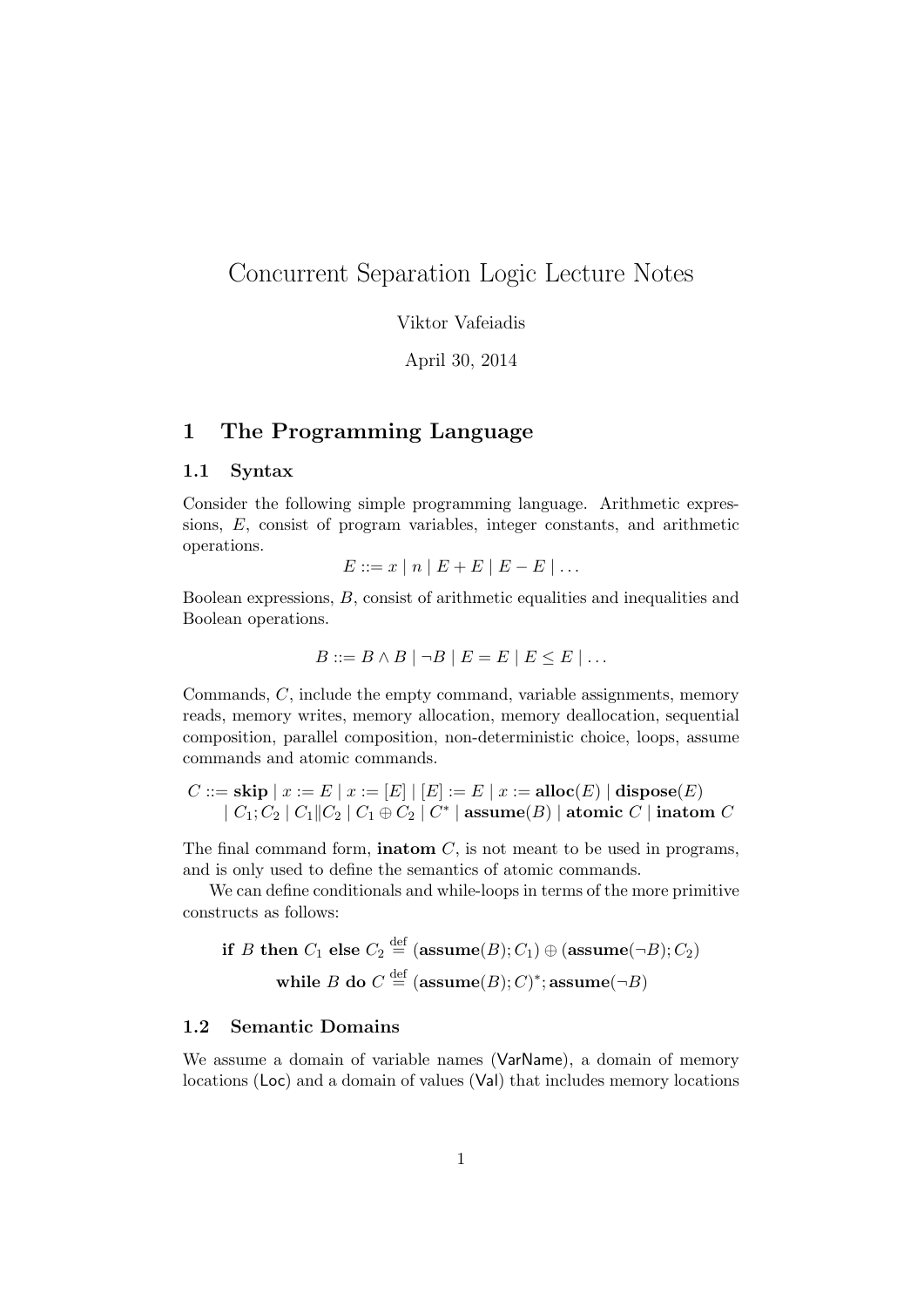and define the following composite domains:

| $s \in$ Stack $\stackrel{\text{def}}{=}$ VarName $\rightarrow$ Val                          | stacks (interpretations for variables) |
|---------------------------------------------------------------------------------------------|----------------------------------------|
| $h \in \text{Heap} \stackrel{\text{def}}{=} \text{Loc} \rightarrow_{\text{fin}} \text{Val}$ | heaps (dynamically allocated memory)   |
| $\sigma \in$ State $\stackrel{\text{def}}{=}$ Stack $\times$ Heap                           | program states                         |
| Config $\stackrel{\text{def}}{=}$ Cmd $\times$ Stack $\times$ Heap program configurations   |                                        |

### 1.3 Semantics of Expressions

Arithmetic and Boolean expressions are interpreted denotationally as total functions from stacks to values or Boolean values respectively:

| $\llbracket \_ \rrbracket : \mathsf{Exp} \to \mathsf{Stack} \to \mathsf{Val}$                                                              | $\ \Gamma\ $ : BoolExp $\rightarrow$ Stack $\rightarrow$ {true, false}                |
|--------------------------------------------------------------------------------------------------------------------------------------------|---------------------------------------------------------------------------------------|
| $\llbracket x \rrbracket(s) \stackrel{\text{def}}{=} s(x)$                                                                                 | $\left[ B_1 \wedge B_2 \right] (s) \stackrel{\text{def}}{=} [B_1](s) \wedge [B_2](s)$ |
| $[[E_1 + E_2](s) \stackrel{\text{def}}{=} [[E_1](s) + [[E_2](s) \mid [[E_1 \le E_2](s) \stackrel{\text{def}}{=} [[E_1](s) \le [[E_2](s))]$ |                                                                                       |

### 1.4 Semantics of Commands

Commands are given a small-step operational semantics. Configurations are pairs  $(C, \sigma)$  of a command and a state. There are transitions from one configuration to another as well as transitions from a configuration to abort denoting execution errors such as accessing an unallocated memory location.

• The assignment rule evaluates E and then stores its result in  $s(x)$ .

$$
\overline{\langle x := E, s, h \rangle \to \langle \mathbf{skip}, s[x := [E](s)], h \rangle}
$$
 (Assigm)

• The assume statement blocks if the condition is not satisfied.

$$
\frac{[B](s)}{\langle \mathbf{assume}(B), s, h \rangle \to \langle \mathbf{skip}, s, h \rangle} \qquad \qquad \text{(Assume)}
$$

• Memory accesses. These abort if the memory location is not allocated.

$$
h([[E](s)) = v
$$
  

$$
\overline{\langle x := [E], s, h \rangle \to \langle \mathbf{skip}, s[x := v], h \rangle}
$$
 (READ)

$$
\boxed{[E](s) \notin \textbf{dom}(h)}
$$
  

$$
\langle x := [E], s, h \rangle \to \textbf{abort}
$$
 (READA)

$$
\boxed{[E](s) \in \textbf{dom}(h)}
$$
  
\n
$$
\overline{\langle [E]:=E',s,h\rangle \to \langle \textbf{skip},s,h[\llbracket E\rrbracket(s) := \llbracket E'\rrbracket(s)]\rangle}
$$
 (WRI)  
\n
$$
\frac{\llbracket E\rrbracket(s) \notin \textbf{dom}(h)}{\langle [E]:=E',s,h\rangle \to \textbf{abort}}
$$
 (WRIA)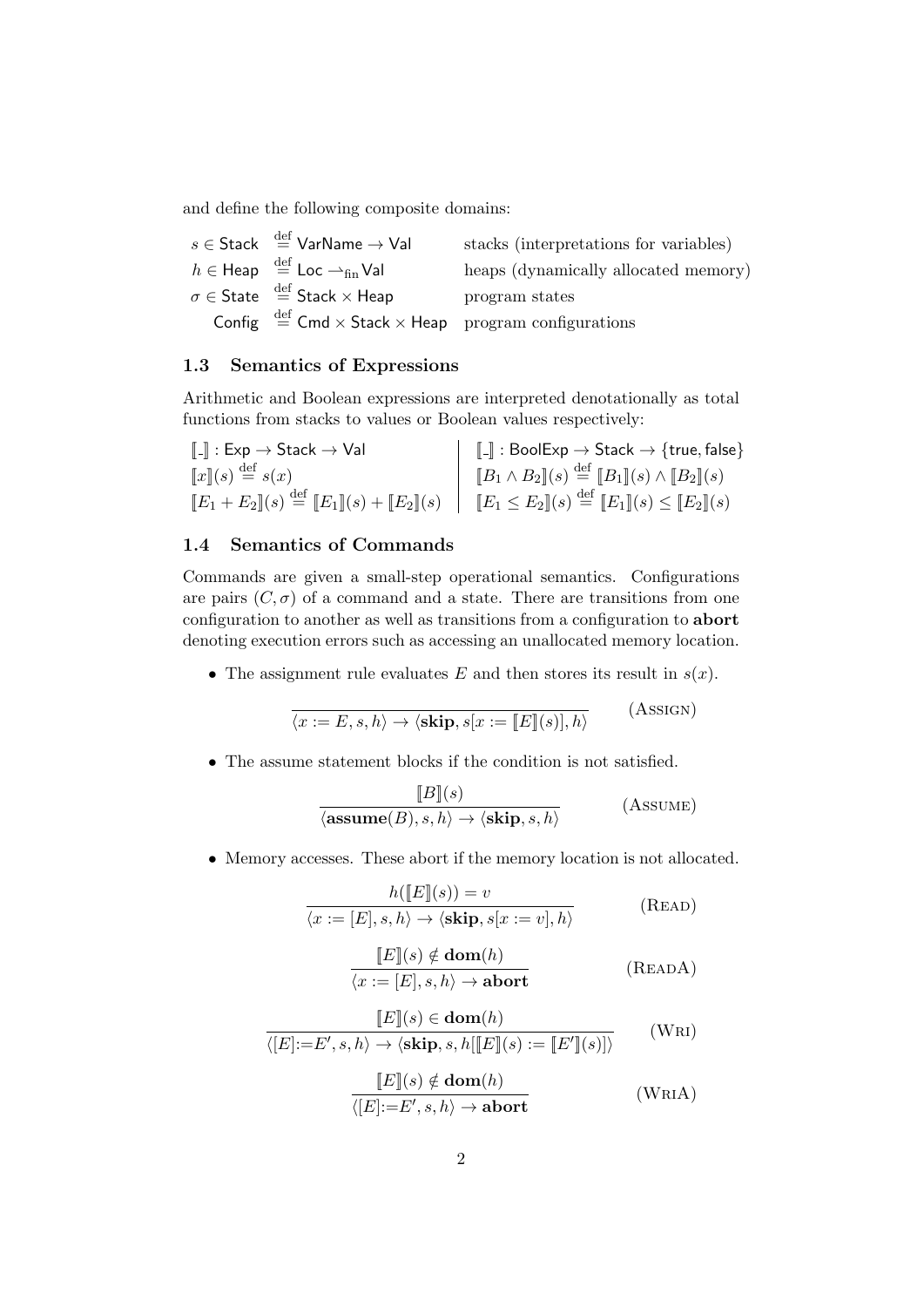• Memory allocation. (This cannot abort as we assume Loc is infinite, and at any point in time, the heap  $h$  contains only finitely many locations.)

$$
\frac{\ell \notin \textbf{dom}(h)}{\langle x := \textbf{alloc}(E), s, h \rangle \to \langle \textbf{skip}, s[x := \ell], h[\ell := \llbracket E \rrbracket(s)] \rangle} \text{ (ALLOC)}
$$

• Memory deallocation.

$$
\frac{\llbracket E \rrbracket(s) \in \textbf{dom}(h)}{\langle \textbf{dispose}(E), s, h \rangle \to \langle \textbf{skip}, s, h \llbracket E \rrbracket(s) := \bot \rangle} \qquad (\text{Free})
$$

$$
\frac{\llbracket E \rrbracket(s) \notin \textbf{dom}(h)}{\langle \textbf{dispose}(E), s, h \rangle \to \textbf{abort}} \tag{FreeA}
$$

• Sequential composition:

$$
\overline{\langle \mathbf{skip}; C_2, s, h \rangle \to \langle C_2, s, h \rangle} \tag{Seq1}
$$

$$
\frac{\langle C_1, s, h \rangle \to \langle C'_1, s', h' \rangle}{\langle C_1; C_2, s, h \rangle \to \langle C'_1; C_2, s', h' \rangle}
$$
 (SEQ2)

$$
\frac{\langle C_1, s, h \rangle \to \text{abort}}{\langle C_1, C_2, s, h \rangle \to \text{abort}} \tag{SeqA}
$$

• Non-deterministic choice:

$$
\overline{\langle C_1 \oplus C_2, s, h \rangle \to \langle C_1, s, h \rangle}
$$
 (CHOICE1)  

$$
\overline{\langle C_1 \oplus C_2, s, h \rangle \to \langle C_2, s, h \rangle}
$$
 (CHOICE2)

• Loops just reduce to a non-deterministic choice:

$$
\overline{\langle C^*, s, h \rangle \to \langle (\mathbf{skip} \oplus (C; C^*)), s, h \rangle}
$$
 (Loop)

• Atomic commands, atomic  $C$ , first acquire a global lock denoted by reducing to the **inatom**  $C$  step. Then, **inatom**  $C$  reduces so long as C reduces. At the end, when  $C =$ **skip**, we let **inatom skip** reduce to skip thereby releasing the global lock.

$$
\overline{\langle \text{atomic } C, s, h \rangle \to \langle \text{inatom } C, s, h \rangle} \tag{ATOM}
$$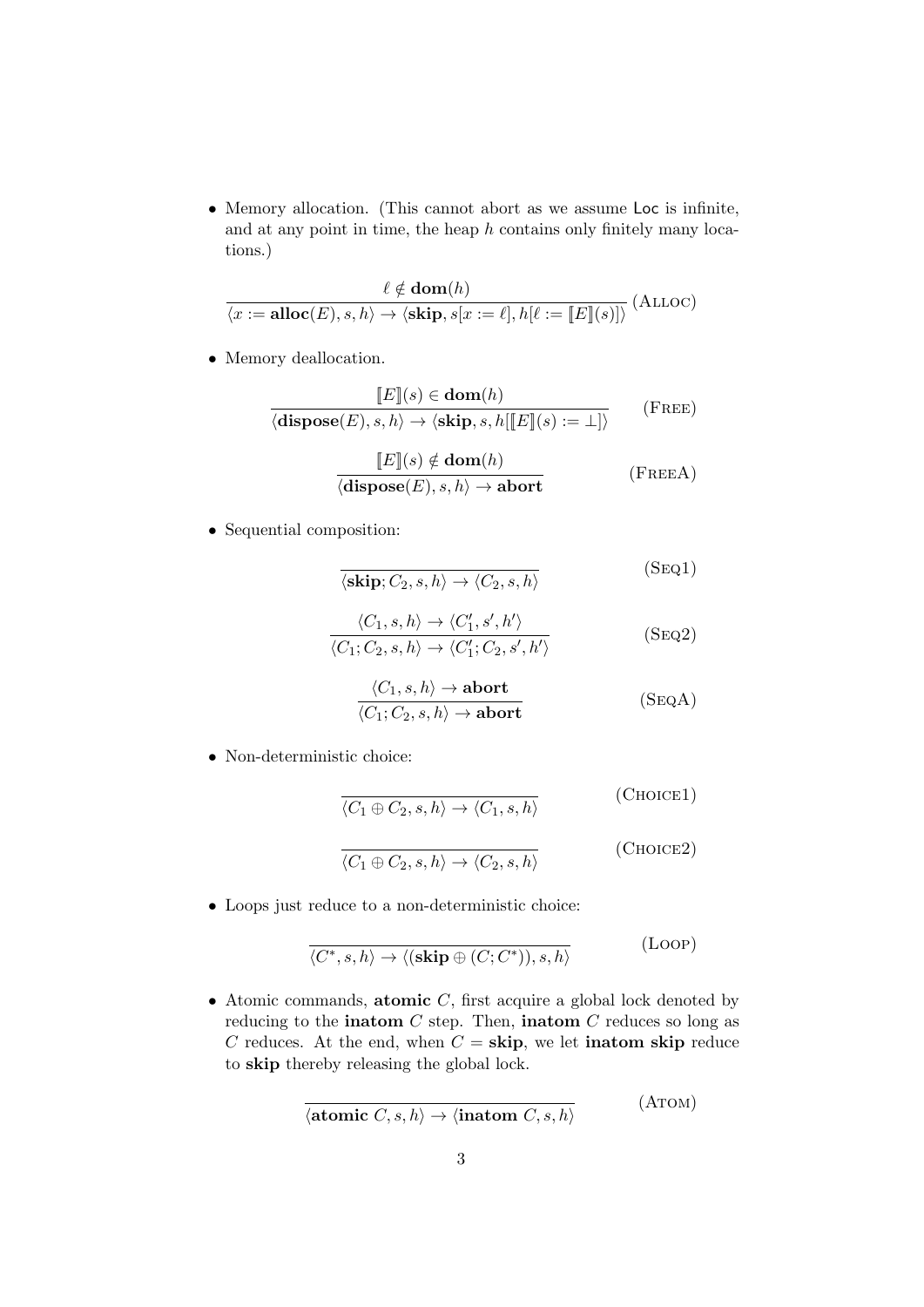$$
\frac{\langle C, s, h \rangle \to \langle C', s', h' \rangle}{\langle \mathbf{inatom} \ C, s, h \rangle \to \langle \mathbf{inatom} \ C', s', h' \rangle} \quad (\text{INATOMSTEP})
$$
\n
$$
\frac{\langle \mathbf{inatom skip}, s, h \rangle \to \langle \mathbf{skip}, s, h \rangle}{\langle \mathbf{inatom skip}, s, h \rangle \to \mathbf{abort}} \quad (\text{INATOMEND})
$$
\n
$$
\frac{\langle C, s, h \rangle \to \mathbf{abort}}{\langle \mathbf{inatom} \ C, s, h \rangle \to \mathbf{abort}} \quad (\text{INATOMA})
$$

Whether a command holds the global lock is represented by the predicate  $\textbf{locked}(C)$ , defined as follows:

$$
locked(C) \stackrel{\text{def}}{=} \begin{cases} \text{true} & \text{if } C = \text{inatom } C' \\ \text{locked}(C_1) \vee \text{locked}(C_2) & \text{if } C = (C_1 || C_2) \\ \text{locked}(C_1) & \text{if } C = (C_1; C_2) \\ \text{false} & \text{otherwise} \end{cases}
$$

• Parallel composition interleaves the executions of its two components respecting the semantics of the global lock. That is, it does not execute the first thread if the second has the lock, and vice versa.

$$
\frac{\langle (\mathbf{skip}||\mathbf{skip}), s, h \rangle \to \langle \mathbf{skip}, s, h \rangle \quad (\text{PAREND})}{\langle (C_1, s, h) \to \langle C_1', s', h' \rangle \quad \neg \mathbf{locked}(C_2) \quad \langle C_1 || C_2, s, h \rangle \to \langle C_1' || C_2, s', h' \rangle} \quad (\text{PAR1})
$$
\n
$$
\frac{\langle C_2, s, h \rangle \to \langle C_2', s', h' \rangle \quad \neg \mathbf{locked}(C_1)}{\langle C_1 || C_2, s, h \rangle \to \langle C_1 || C_2', s', h' \rangle} \quad (\text{PAR2})
$$

$$
\frac{\langle C_1, s, h \rangle \to \text{abort} \qquad \neg \text{locked}(C_2)}{\langle C_1 \| C_2, s, h \rangle \to \text{abort}} \tag{PARA1}
$$

$$
\frac{\langle C_2, s, h \rangle \to \textbf{abort} \qquad \neg \textbf{locked}(C_1)}{\langle C_1 \| C_2, s, h \rangle \to \textbf{abort}} \tag{PARA2}
$$

## <span id="page-3-0"></span>2 Separation Logic Assertions

## 2.1 Syntax of Assertions

Separation logic assertions include Boolean expressions, all the classical connectives, first order quantification, and five assertions pertinent to separation logic. These are the empty heap assertion (emp), the points-to assertion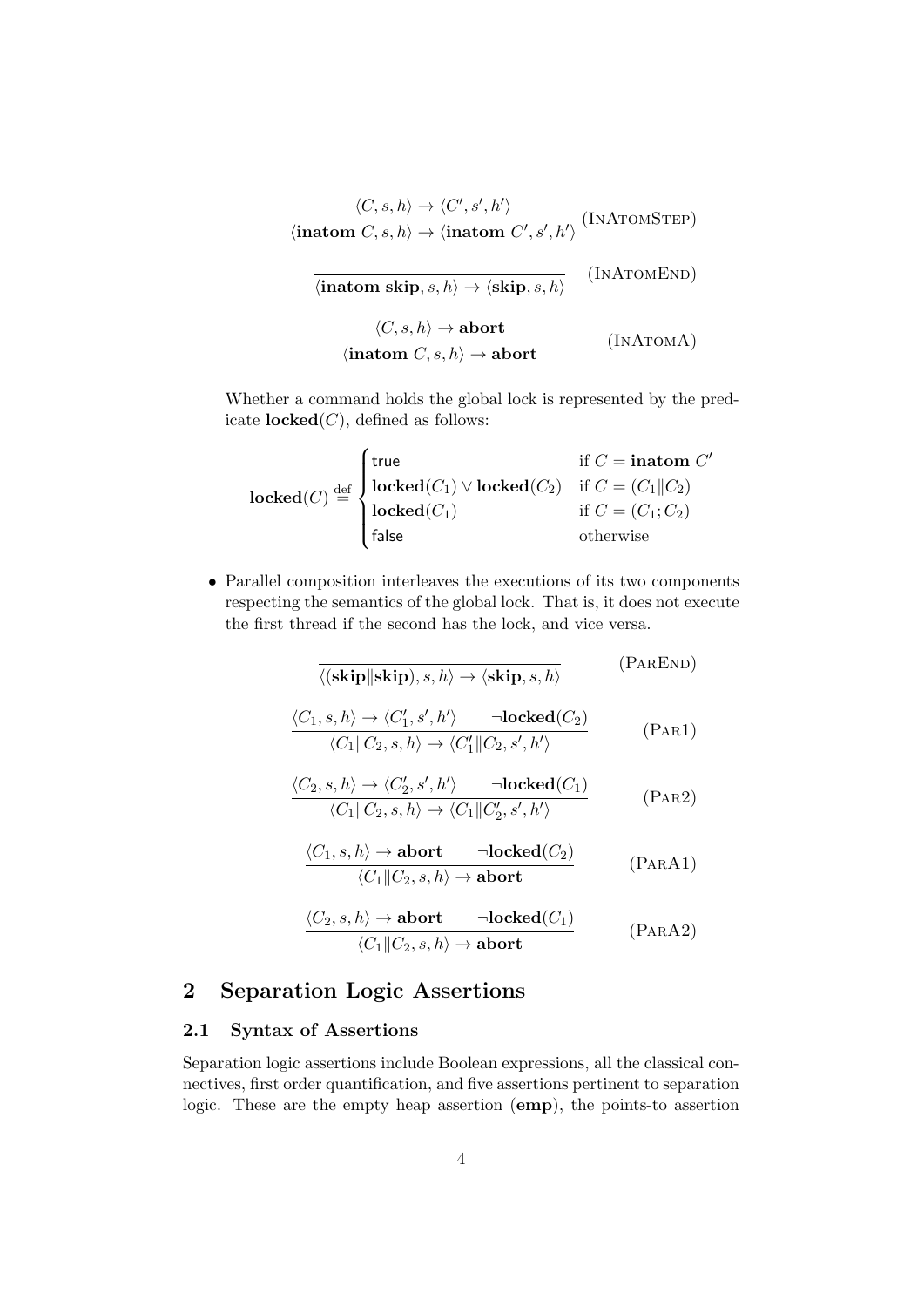$(E_1 \mapsto E_2)$  indicating that the heap consists of a single memory cell with address  $E_1$  and contents  $E_2$ , separating conjunction  $(*)$ , separating implication  $(\rightarrow)$ , and an iterative version of separating conjunction  $(\circledast)$ :

$$
P, Q, R, J ::= B | P \lor Q | P \land Q | P \Rightarrow Q | \neg P | \forall x. P | \exists x. P
$$
  
 
$$
\left| \begin{array}{c} \text{emp} | E_1 \mapsto E_2 | P * Q | P \Rightarrow Q | \neg P | \forall x. P | \exists x. P \end{array} \right|
$$

There are also a number of derived assertions. The most common are:

$$
E \hookrightarrow E' \stackrel{\text{def}}{\iff} E \mapsto E' * \text{true}
$$
  
\n
$$
E \mapsto - \stackrel{\text{def}}{\iff} \exists v. \ E \mapsto v
$$
  
\n
$$
E \hookrightarrow - \stackrel{\text{def}}{\iff} \exists v. \ E \hookrightarrow v
$$
  
\n
$$
P \twoheadrightarrow Q \stackrel{\text{def}}{\iff} \neg(P \twoheadrightarrow \neg Q) \qquad \text{``seprraction''}
$$

### 2.2 Semantics of Assertions

Assertions denote predicates of states (pairs of stacks and heaps). Formally, we define the denotation of an assertion,

$$
\llbracket . \rrbracket : \mathbf{Assn} \to (\mathsf{Stack} \times \mathsf{Heap}) \to \{\mathsf{true}, \mathsf{false}\}
$$

by induction on the syntax of assertions as follows:<sup>[1](#page-4-0)</sup>

$$
[B](s, h) \stackrel{\text{def}}{\iff} [B](s) \qquad -N.B., \text{ the heap } h \text{ can be arbitrary}
$$
\n
$$
[P \vee Q](s, h) \stackrel{\text{def}}{\iff} [P](s, h) \vee [Q](s, h)
$$
\n
$$
[P \wedge Q](s, h) \stackrel{\text{def}}{\iff} [P](s, h) \wedge [Q](s, h)
$$
\n
$$
[P \Rightarrow Q](s, h) \stackrel{\text{def}}{\iff} [P](s, h) \Rightarrow [Q](s, h)
$$
\n
$$
[\neg P](s, h) \stackrel{\text{def}}{\iff} \neg [P](s, h)
$$
\n
$$
[\forall x. P](s, h) \stackrel{\text{def}}{\iff} \forall v. [P](s[x := v], h)
$$
\n
$$
[\exists x. P](s, h) \stackrel{\text{def}}{\iff} \exists v. [P](s[x := v], h)
$$
\n
$$
[emp](s, h) \stackrel{\text{def}}{\iff} \text{dom}(h) = \emptyset
$$
\n
$$
[E \mapsto E'](s, h) \stackrel{\text{def}}{\iff} \text{dom}(h) = [E](s) \wedge h([E](s)) = [E'](s)
$$
\n
$$
[P * Q](s, h) \stackrel{\text{def}}{\iff} \exists h_1, h_2, h = h_1 \uplus h_2 \wedge [P](s, h_1) \wedge [Q](s, h_2)
$$
\n
$$
[P \twoheadleftarrow Q](s, h) \stackrel{\text{def}}{\iff} \forall h_1. \text{ def}(h \Downarrow h_1) \wedge [P](s, h_1) \implies [Q](s, h \Downarrow h_1)
$$
\n
$$
[\mathcal{B}_{i \in \mathcal{I}} P_i](s, h) \stackrel{\text{def}}{\iff} \exists H : \mathcal{I} \rightarrow \text{Heap}. h = \biguplus_{i \in \mathcal{I}} H(i) \wedge \forall i. [P_i](s, H(i))
$$

Here,  $h_1 \oplus h_2$  stands for the union of the two heaps  $h_1$  and  $h_2$  and is undefined unless  $\textbf{dom}(h_1) \cap \textbf{dom}(h_2) = \emptyset$ . We write  $\text{def}(X)$  to say that X is defined. For example,  $\det(h_1 \oplus h_2)$  simply means that  $\operatorname{dom}(h_1) \cap \operatorname{dom}(h_2) = \emptyset$ .

<span id="page-4-0"></span><sup>&</sup>lt;sup>1</sup> In the literature,  $[ P \cdot ] (s, h)$  is often written as  $s, h \models P$ .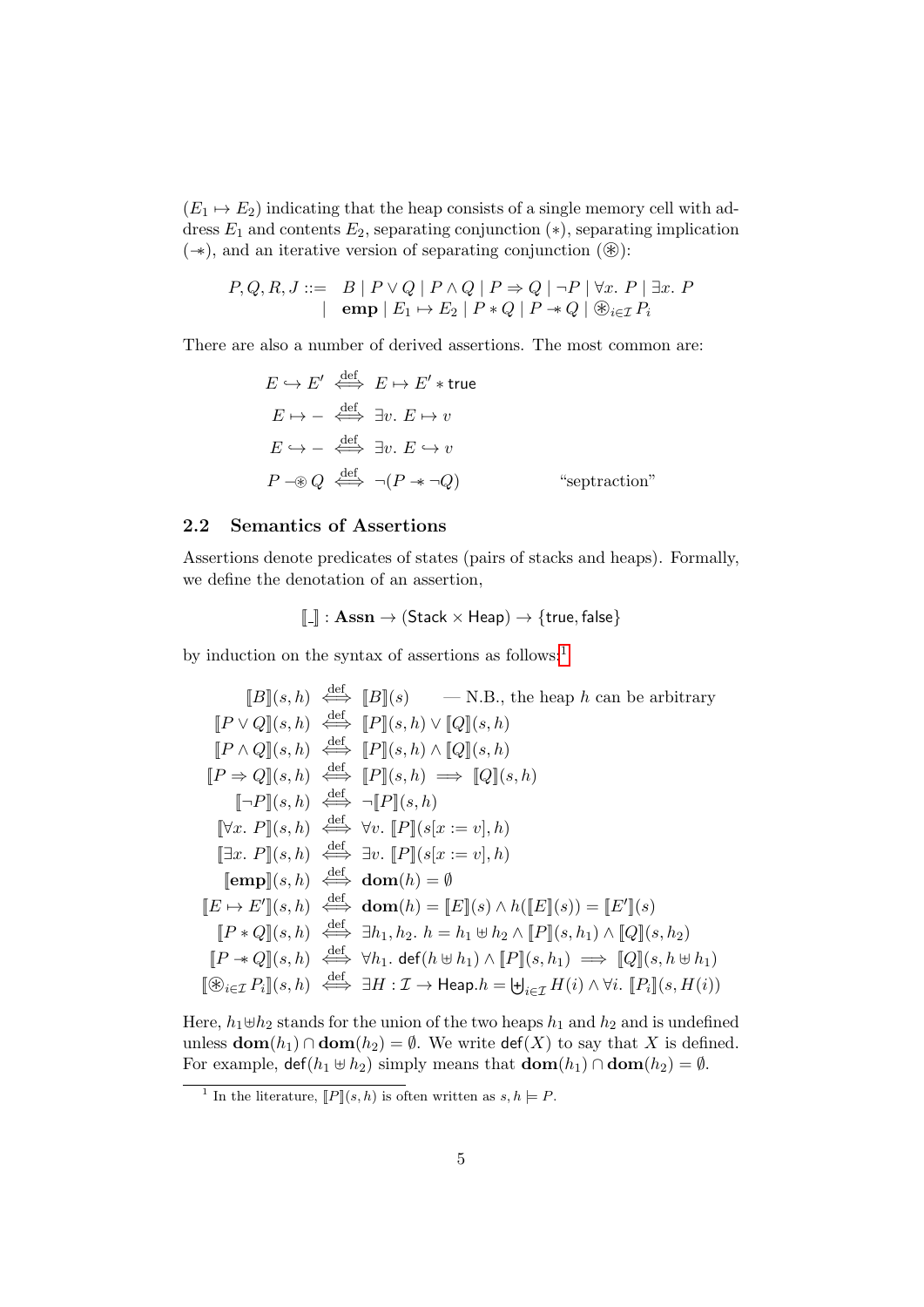#### 2.3 Precise Assertions

An important class of assertions are the so-called precise assertions, which are assertions satisfied by at most one subheap of any given heap. Formally, if there are satisfied by two such heaps,  $h_1$  and  $h'_1$ , the two must be equal:

<span id="page-5-0"></span>**Definition 1.** An assertion, P, is precise iff for all s,  $h_1$ ,  $h_2$ ,  $h'_1$ , and  $h'_2$ , if  $\det(h_1 \oplus h_2)$  and  $h_1 \oplus h_2 = h'_1 \oplus h'_2$  and  $[ P ] (s, h_1)$  and  $[ P ] (s, h'_1)$ , then  $h_1 = h'_1$  and  $h_2 = h'_2$ .

## 3 Concurrent Separation Logic Judgments

CSL judgments are of the form,  $J \vdash \{P\} \ C \ \{Q\}$ , where J is known as the resource invariant,  $P$  as the precondition, and  $Q$  as the postcondition. Informally, these specifications say that if  $C$  is executed from an initial state satisfying  $P * J$ , then J will be satisfied throughout execution and the final state (if the command terminates) will satisfy  $Q * J$ . There is also an ownership reading attached to the specifications saying that the command 'owns' the state described by its precondition: the command can change it and can assume that no other parallel thread can change it. In contrast, the state described by J can be changed by other concurrently executing threads. The only guarantee is that it will always satisfy the resource invariant, J.

First, we have the so called structural rules from Hoare logic. The most important of these is the consequence rule:

$$
\frac{P' \Rightarrow P \qquad J \vdash \{P\} \ C \ \{Q\}}{J \vdash \{P'\} \ C \ \{Q'\}} \qquad ( \text{ConsEq})
$$

Next, we have the disjunction rule and the existential rules, which basically allow us to do a case split on the precondition.

$$
\frac{J \vdash \{P_1\} \ C \ \{Q\}}{J \vdash \{P_1 \lor P_2\} \ C \ \{Q\}} \tag{DISJ}
$$

$$
\frac{J \vdash \{P\} \ C \ \{Q\}}{J \vdash \{\exists x. \ P\} \ C \ \{Q\}} \qquad (Ex)
$$

Similarly, there is a conjunction rule that allows us to combine two proofs to derive the conjunction of the postconditions. For soundness purposes, however, this rule has to be restricted so that the resource invariant, J, is precise.

$$
\frac{J \vdash \{P\} C \{Q_1\} \quad J \vdash \{P\} C \{Q_2\} \quad J \text{ precise}}{J \vdash \{P\} C \{Q_1 \land Q_2\}} \tag{ConJ}
$$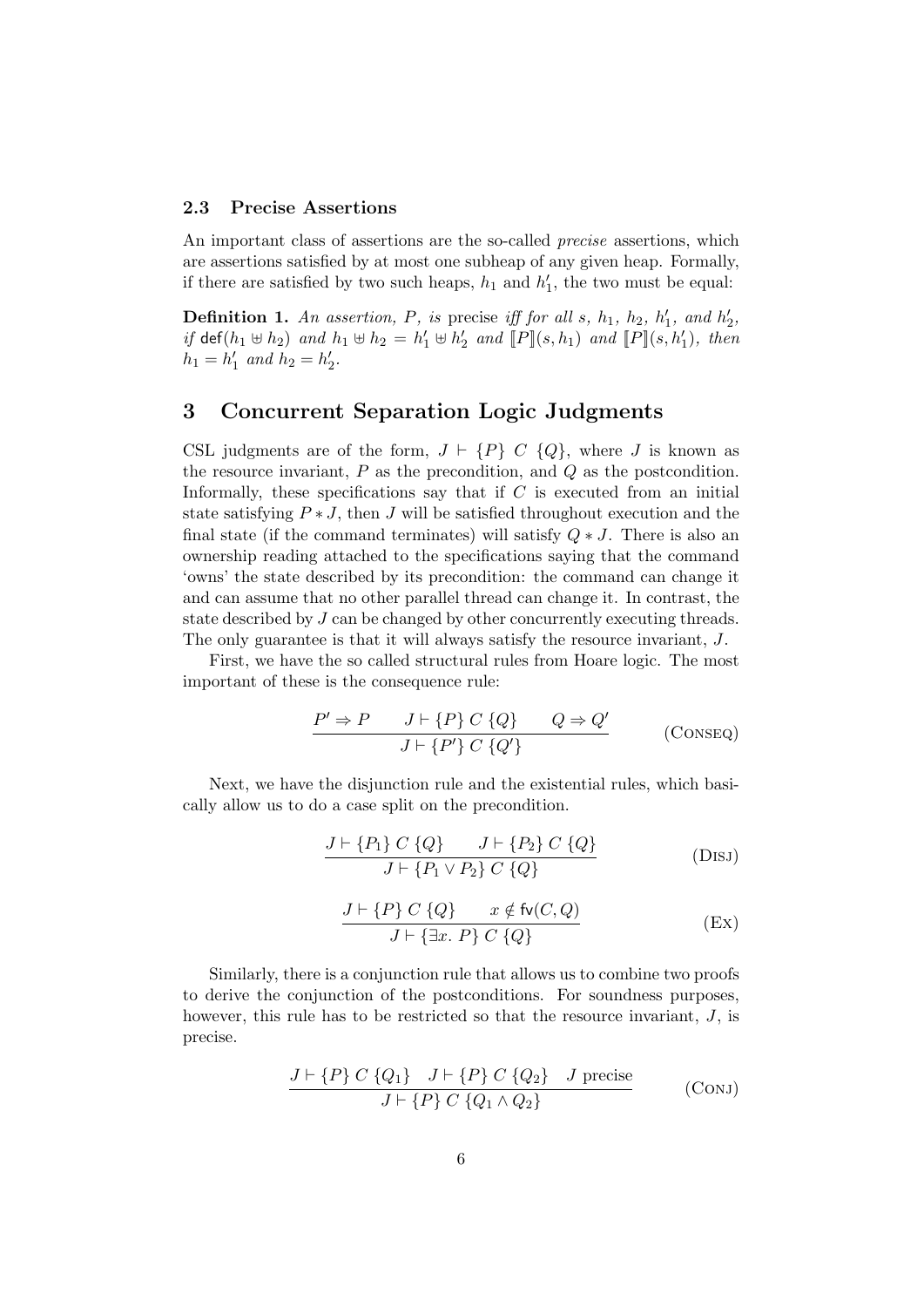Next, we have the standard rules for skip, assume statements, sequential composition, non-deterministic choice, and loops. (Again, these rules are the same as in Hoare logic).

$$
\overline{J \vdash \{P\} \text{ skip } \{P\}} \tag{SKIP}
$$

$$
x \notin f(v)
$$
  

$$
J \vdash \{ [E/x]P \} x := E \{ P \}
$$
 (Assigm)

$$
\overline{J \vdash \{P\} \text{ assume}(B) \{P \land B\}} \tag{Assume}
$$

$$
\frac{J \vdash \{P\} C_1 \{Q\} \quad J \vdash \{Q\} C_2 \{R\}}{J \vdash \{P\} C_1; C_2 \{R\}}
$$
 (Seq)

$$
J \vdash \{P\} C_1 \{Q\}
$$
  
\n
$$
J \vdash \{P\} C_2 \{Q\}
$$
  
\n
$$
J \vdash \{P\} C_1 \oplus C_2 \{Q\}
$$
 (Choose)

$$
\frac{J \vdash \{P\} \ C \ \{P\}}{J \vdash \{P\} \ C^* \ \{P\}}\tag{Loop}
$$

Note that from these rules, one can derive the following standard rules for conditionals and while-loops:

$$
J \vdash \{P \land B\} C_1 \{Q\}
$$
  
\n
$$
J \vdash \{P \land \neg B\} C_2 \{Q\}
$$
  
\n
$$
J \vdash \{P\} \text{ if } B \text{ then } C_1 \text{ else } C_2 \{Q\}
$$
 (IF)

$$
J \vdash \{P \land B\} \ C \ \{P\} \tag{WHILE}
$$
  

$$
J \vdash \{P\} \text{ while } B \text{ do } C \ \{P \land \neg B\}
$$

Next, we have a few rules for atomic accesses: reading, writing, allocation, and deallocation.

$$
x \notin f_v(E, E', J)
$$
  

$$
J \vdash \{E \mapsto E'\} \ x := [E] \{E \mapsto E' \land x = E'\}
$$
 (READ)

$$
J \vdash \{ E \mapsto - \} [E] := E' \{ E \mapsto E' \}
$$
 (WRITE)

$$
x \notin \text{fv}(E, J)
$$
  

$$
J \vdash \{\text{emp}\} x:=\text{alloc}(E) \{x \mapsto E\}
$$
 (ALLOC)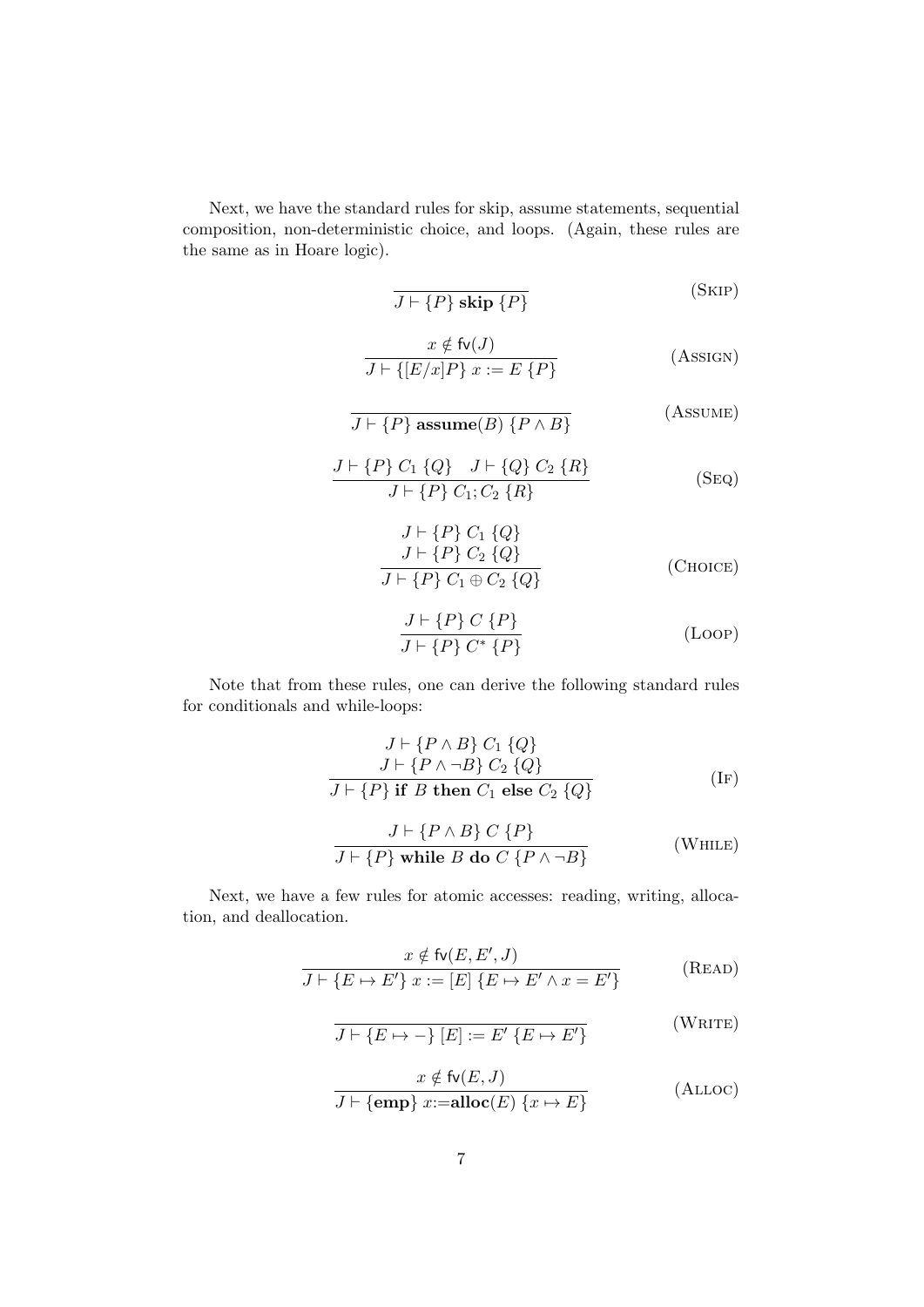$$
\frac{}{J \vdash \{E \mapsto -\} \text{ dispose}(E) \text{ } \{\text{emp}\}} \tag{Free}
$$

Note that READ and WRITE both require that the memory cell accessed is part of the precondition: this ensures that the cell is allocated (and hence, the access will be safe) and (from the yet to shown parallel composition rule) that no other thread is accessing it concurrently.

The parallel composition rule, Par, allows us to compose two threads in parallel if and only if their preconditions describe disjoint parts of the heap. This prevents data races on memory locations. The side-conditions ensure that there are also no data races on program variables—here, fv returns the set of free variables of a command or an assertion, whereas  $wr(C)$  returns the set of variables being assigned to by the command C.

$$
J \vdash \{P_1\} C_1 \{Q_1\} \nJ \vdash \{P_2\} C_2 \{Q_2\} \nfv(J, P_1, C_1, Q_1) \cap wr(C_2) = \emptyset \n\frac{fv(J, P_2, C_2, Q_2) \cap wr(C_1) = \emptyset \nJ \vdash \{P_1 * P_2\} C_1 \|C_2 \{Q_1 * Q_2\}
$$
\n(PAR)

The atomic command rule, ATOM, allows the body of atomic blocks to use the resource invariant, J, and requires them to re-establish it at the postcondition.

$$
\frac{\text{emp} \vdash \{P * J\} \ C \ \{Q * J\}}{J \vdash \{P\} \ \text{atomic} \ C \ \{Q\}} \tag{A\text{TOM}}
$$

Next, SHARE allows us at any time to extend the resource invariant by separatingly conjoining part of the local state, R.

$$
\frac{J * R \vdash \{P\} C \{Q\}}{J \vdash \{P * R\} C \{Q * R\}} \tag{SHARE}
$$

Finally, the Frame rule allows us to ignore part of the local state, the *frame R*, which is not used by the command, ensuring that  $R$  is still true at the postcondition.

$$
J \vdash \{P\} C \{Q\}
$$
  
fv(R) \cap wr(C) = ∅  

$$
J \vdash \{P * R\} C \{Q * R\}
$$
 (Frame)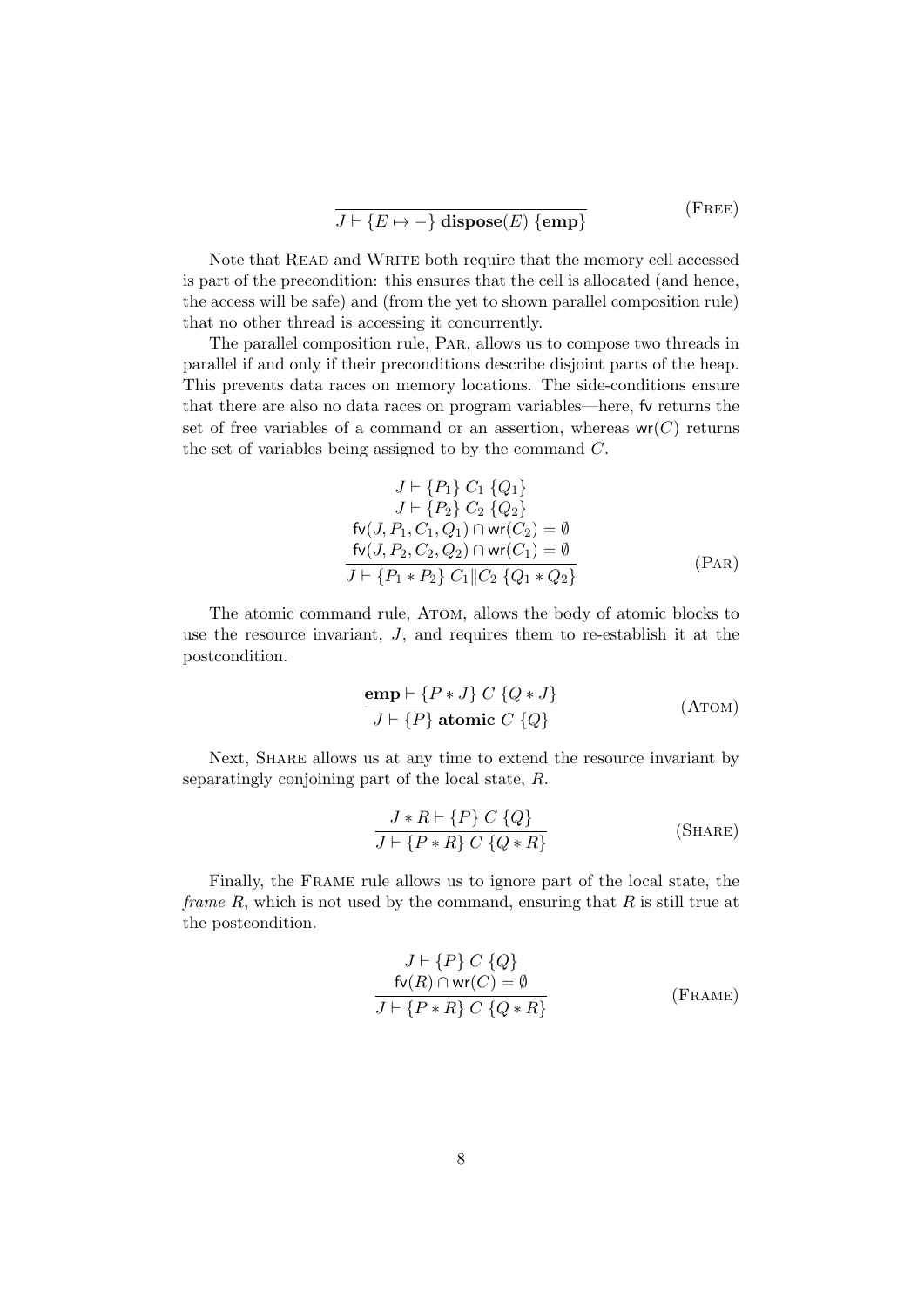## 4 The Meaning of CSL Judgments

First, let us introduce the following auxiliary predicate,

satU(s, h, C, J) 
$$
\stackrel{\text{def}}{=} (\text{locked}(C) \land h = \emptyset) \lor (\neg \text{locked}(C) \land \llbracket J \rrbracket(s, h)),
$$

stating that  $h$  satisfies the assertion  $J$  if the lock is free, and is empty in case the lock is held.

We define the semantics of CSL judgments in terms of an auxiliary predicate,  $\mathsf{safe}_n(C, s, h, J, Q)$ , stating that the command C executing with a stack, s, and a local heap, h, is safe with respect to the resource invariant J and the post-condition  $Q$  for up to n execution steps.

<span id="page-8-0"></span>Definition 2 (Configuration Safety).

$$
\begin{array}{l} \mathsf{safe}_0(C,s,h,J,Q) \stackrel{\mathrm{def}}{=} \mathsf{true} \\ \mathsf{safe}_{n+1}(C,s,h,J,Q) \stackrel{\mathrm{def}}{=} \\ \left(C = \mathbf{skip} \implies [\![Q]\!](s,h)\right) \\ \wedge \left(\nexists h_J, h_F. \quad \mathsf{satU}(s,h_J,C,J) \wedge \langle C,s,h \uplus h_J \uplus h_F \rangle \rightarrow \mathbf{abort}\right) \\ \wedge \left( \begin{matrix} \forall h_J, h_F, C', s', h' \\ \mathsf{satU}(s,h_J,C,J) \wedge \langle C,s,h \uplus h_J \uplus h_F \rangle \rightarrow \langle C',s',h' \rangle \\ \implies \exists h'', h_J'. \quad h' = h'' \uplus h_J' \uplus h_F \\ \wedge \mathsf{satU}(s',h_J',C',J) \wedge \mathsf{safe}_n(C',s',h'',J,Q) \end{matrix} \right) \end{array}
$$

A CSL judgment,  $J \vdash \{P\} \ C \ \{Q\}$ , simply says that the program C is safe with respect to  $J$  and  $Q$  for every initial local state satisfying the precondition, P, and for any number of step.

Definition 3.  $J \vdash \{P\} C \{Q\}$  iff  $\forall n, s, h$ .  $[ P | (s, h) \implies \mathsf{safe}_n(C, s, h, J, Q)$ .

Intuitively, any configuration is safe for zero steps. For  $n + 1$  steps, it must  $(i)$  satisfy the postcondition if it is a terminal configuration,  $(ii)$  not abort, and (iii) after any step, re-establish the resource invariant and be safe for another  $n$  steps. The number of steps merely ensures the definition is structurally decreasing.

In more detail, h is the part of the heap that is 'owned' by the command: the command can update  $h$  and no other command can access it in parallel. In conditions  $(ii)$  and  $(iii)$ ,  $h<sub>J</sub>$  represents the part of the heap that is shared among threads, and must hence satisfy the resource invariant. So, condition (*iii*) ensures that after the transition a new such component,  $h'_{J}$ , can be found. Finally,  $h_F$  represents the remaining part of the heap owned by the rest of the system. In condition  $(ii)$ , the command must not abort regardless of what that remaining part is. In condition  $(iii)$ , the command must not change any part of the heap that could be owned by another thread. Therefore,  $h_F$  must be a subheap of the new heap  $h'$ .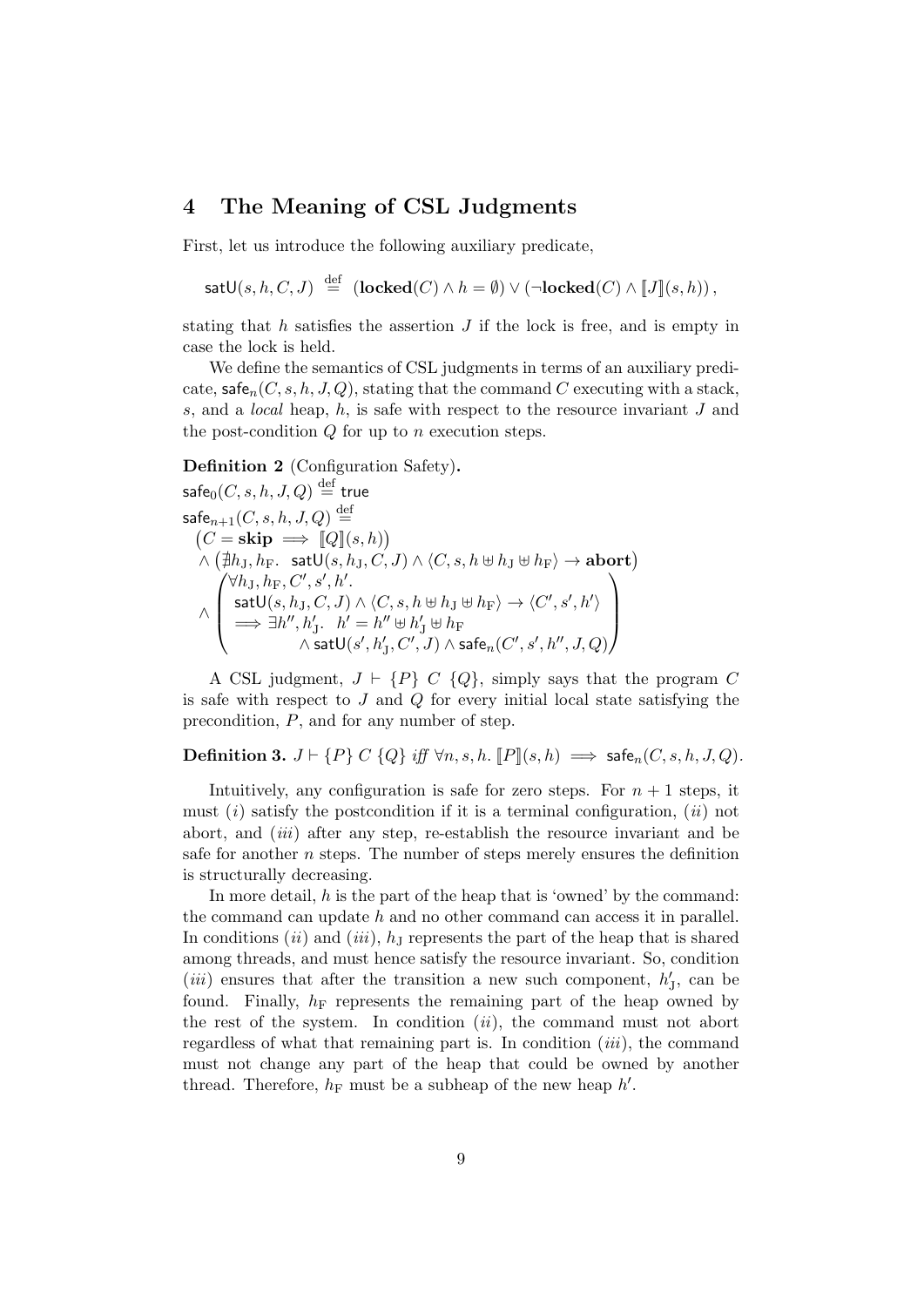## 5 Soundness Proof

We start with some basic –but important– properties of the semantics. In the following, let  $[s \sim s']^X$  stand for  $\forall x \in X$ .  $s(x) = s'(x)$  and  $\overline{X}$  for the complement of set X.

<span id="page-9-5"></span>**Proposition 4.** If  $\langle C, s, h \rangle \rightarrow \langle C', s', h' \rangle$ , then  $f_v(C') \subseteq f_v(C)$ , wr(C')  $\subseteq$  $\mathsf{wr}(C)$ , and  $[s \sim s']^{\mathsf{wr}(C)}$ .

### <span id="page-9-0"></span>Proposition 5.

(i) If  $[s \sim s']^{\mathsf{fv}(E)}$ , then  $\llbracket E \rrbracket(s) = \llbracket E \rrbracket(s')$ . (ii) If  $[s \sim s']^{\mathsf{fv}(B)}$ , then  $[[B]](s) = [[B]](s')$ . (iii) If  $[s \sim s']^{\mathsf{fv}(P)}$ , then  $[P](s, h) = [P](s', h)$ . (iv) If  $[s \sim s']^{\mathsf{fv}(C)}$  and  $\langle C, s, h \rangle \to \text{abort}$ , then  $\langle C, s', h \rangle \to \text{abort}$ . (v) If  $X \supseteq$  fv(C) and  $[s \sim s']^X$  and  $\langle C, s, h \rangle \rightarrow \langle C_1, s_1, h_1 \rangle$ , then there exists  $s'_1$  such that  $\langle C, s', h \rangle \rightarrow \langle C'_1, s'_1, h \rangle$  and  $[s_1 \sim s'_1]^X$ .

Now, consider Definition [2.](#page-8-0) By construction, safe is monotonic with respect to  $n:$  if a configuration is safe for a number of steps,  $n$ , it is also safe for a smaller number of steps,  $m$ . (This is proved by induction on  $m$ .)

<span id="page-9-3"></span>**Lemma 6.** If safe<sub>n</sub> $(C, s, h, J, Q)$  and  $m \leq n$ , then safe<sub>m</sub> $(C, s, h, J, Q)$ .

Further, as a corollary of Proposition [5,](#page-9-0)  $\mathsf{safe}_n(C, s, h, J, Q)$  depends only on the values of variables that are mentioned in  $C, J, Q$ .

<span id="page-9-4"></span> ${\bf Lemma}$  7. If safe $_n(C,s,h,J,Q)$  and  $[s\thicksim s']^{{\sf fv}(C,J,Q)},$  then safe $_n(C,s',h,J,Q).$ 

The soundness theorem for CSL is the following:

Theorem 8 (CSL Soundness). All the rules shown in Section [2](#page-3-0) are valid with respect to the  $J \vdash \{P\} C \{Q\}$  definition.

For brevity, we only show the proofs of the most interesting rules.

(Skip) The rule for skip follows immediately from the following lemma, whose proof is trivial because there are no transitions from skip.

<span id="page-9-1"></span>**Lemma 9.** If  $[Q](s, h)$ , then safe<sub>n</sub>(skip, s, h, J, Q).

(ATOM) We first prove the following auxiliary lemma.

<span id="page-9-2"></span>Lemma 10. If safe<sub>n</sub> $(C, s, h, emp, J * Q)$ , then safe<sub>n</sub>(inatom  $C, s, h, J, Q$ ).

*Proof.* By induction on *n*. The base case is trivial. For the  $n + 1$  case, we assume the induction hypothesis and (\*) safe $_{n+1}(C, s, h, \text{emp}, J * Q)$  and we have to show safe<sub>n+1</sub>(inatom C, s, h, J, Q). Unfolding the definition of safe, we have three conditions to show.

(*i*) is trivial as **inatom**  $C \neq$  **skip**.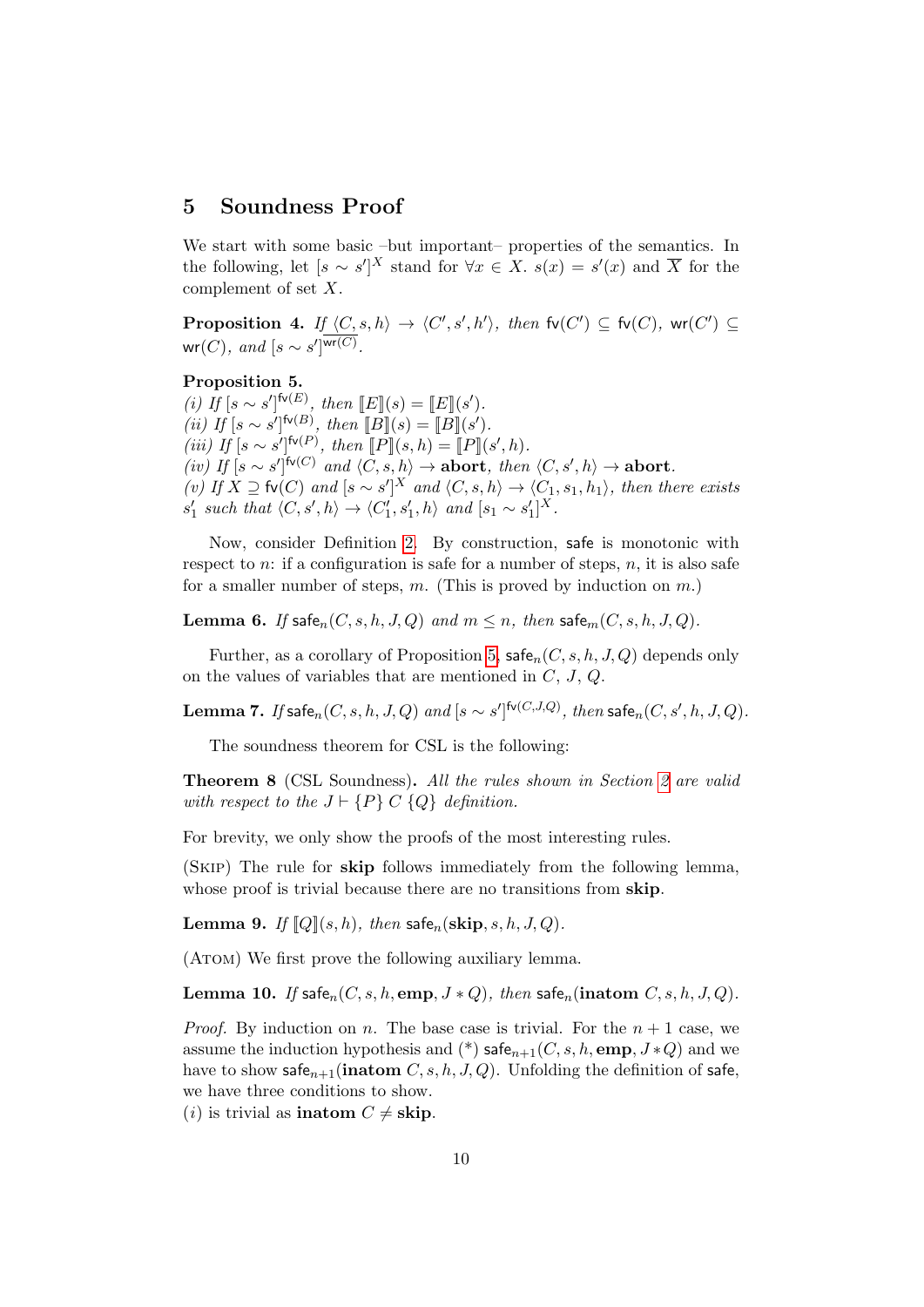(ii) By contradiction. Pick  $h_J$  and  $h_F$  such that sat  $\mathsf{U}(s, h_J, \mathbf{inatom} \; C, J)$ (i.e.,  $h_{\text{J}} = \emptyset$ ) and  $\langle \textbf{inatom } C, s, h \oplus h_{\text{J}} \oplus h_{\text{F}} \rangle \rightarrow \textbf{abort}$ . From the operational semantics, this entails that  $\langle C, s, h \oplus h_J \oplus h_F \rangle \to$  abort, which contradicts (\*).

(*iii*) Pick arbitrary  $h_J$ ,  $h_F$ ,  $C'$ ,  $s'$ ,  $h'$  such that sat $\mathsf{U}(s, h_J, \mathbf{inatom} \ C, J)$ (i.e.,  $h_J = \emptyset$ ) and  $\langle$ **inatom** C, s,  $h \oplus h_J \oplus h_F \rangle \rightarrow \langle C', s', h' \rangle$ . The operational semantics has two possible transitions for inatom C.

Case (INATOMSTEP).  $C' = \textbf{intom } C''$  and  $\langle C, s, h \oplus h_J \oplus h_F \rangle \rightarrow \langle C'', s', h' \rangle$ . From (\*), since  $h_J = \emptyset$  implies sat $\mathsf{U}(s, h_J, C, \mathbf{emp})$ , we know that there

exist  $h''$  and  $h'_J$  such that  $h' = h'' \oplus h'_J \oplus h_F$  and  $satU(s, h'_J, C', emp)$  (i.e.,  $h'_J = \emptyset$ , and safe<sub>n</sub>(C'', s, h'', emp,  $J * Q$ ).

Therefore, from the ind. hyp., we also get  $\mathsf{safe}_n(\mathbf{inatom}\ C'', s, h'', J, Q),$ as required.

**Case** (INATOMEND).  $C = C'' =$ **skip**,  $s' = s$ , and  $h' = h \oplus h_F$ .

From  $(*)$ , we know that  $[[J * Q]](s, h)$ ; so there exist  $h_1$  and  $h_2$  such that  $h = h_1 \oplus h_2$  and  $\llbracket J \rrbracket(s, h_1)$  and  $\llbracket Q \rrbracket(s, h_2)$ .

Therefore, we pick as witnesses  $h'':= h_2$  and  $h'_\text{J}:=h_1$ , and use Lemma [9](#page-9-1) to get safe<sub>n</sub>(skip, s,  $h_2$ , J, Q), thereby completing the proof.  $\Box$ 

The main lemma for atomic commands is as follows:

Lemma 11. If emp  $\vdash \{P * J\} \subset \{Q * J\}$ , then  $J \vdash \{P\}$  atomic  $C \{Q\}$ .

*Proof.* Assume (\*) emp  $\vdash \{P * J\}$  C  $\{Q * J\}$ , and pick arbitrary  $\llbracket P \rrbracket(s, h)$ and n. We have to show that  $\mathsf{safe}_n(\mathbf{atomic}\;C, s, h, J, Q)$ . If  $n = 0$ , this is trivial; so consider  $n = m + 1$ . Condition (*i*) is trivial as **atomic**  $C \neq$  **skip**. Condition (*ii*) is trivial as  $\neg$  (**atomic** C, s,  $\Box$ )  $\rightarrow$  **abort**.

(*iii*) Pick arbitrary  $h_J$ ,  $h_F$ ,  $C'$ ,  $s'$ ,  $h'$  such that sat $\mathsf{U}(s, h_J, \mathbf{atomic}\ C, J)$  (i.e.,  $[J](s, h_J)$  and  $\langle \text{atomic } C, s, h \oplus h_J \oplus h_F \rangle \rightarrow \langle C', s', h' \rangle.$ 

The operational semantics has only one possible transition for atomic  $C$ :  $C' = \textbf{inatom} C, s' = s \text{ and } h' = h \oplus h_J \oplus h_F.$  Therefore, picking  $h'' := h \oplus h_J$ and  $h'_J := \emptyset$ , it suffices to show  $\mathsf{safe}_n(\mathbf{inatom}\;C,s,h \oplus h_J, J, Q)$ . This follows immediately from (\*) and Lemma [10.](#page-9-2)  $\Box$ 

(Par) For parallel composition, we need the following auxiliary lemma:

**Lemma 12.** If safe<sub>n</sub> $(C_1, s, h_1, J, Q_1)$ , safe<sub>n</sub> $(C_2, s, h_2, J, Q_1)$ ,  $h_1 \uplus h_2$  is defined,  $\mathsf{fv}(J, C_1, Q_1) \cap \mathsf{wr}(C_2) = \emptyset$ , and  $\mathsf{fv}(J, C_2, Q_2) \cap \mathsf{wr}(C_1) = \emptyset$ , then safe<sub>n</sub> $(C_1 \| C_2, s, h_1 \oplus h_2, J, Q_1 * Q_2)$ .

*Proof.* By induction on n. In the inductive step, we know  $IH(n) \stackrel{\text{def}}{=}$ 

$$
\forall C_1, h_1, C_2, h_2 \text{. safe}_n(C_1, s, h_1, J, Q_1) \land \text{safe}_n(C_2, s, h_2, J, Q_1) \land \text{def}(h_1 \oplus h_2)
$$
  
\n
$$
\land \text{fv}(J, C_1, Q_1) \cap \text{wr}(C_2) = \emptyset \land \text{fv}(J, C_2, Q_2) \cap \text{wr}(C_1) = \emptyset
$$
  
\n
$$
\implies \text{safe}_n(C_1 || C_2, s, h_1 \oplus h_2, J, Q_1 * Q_2)
$$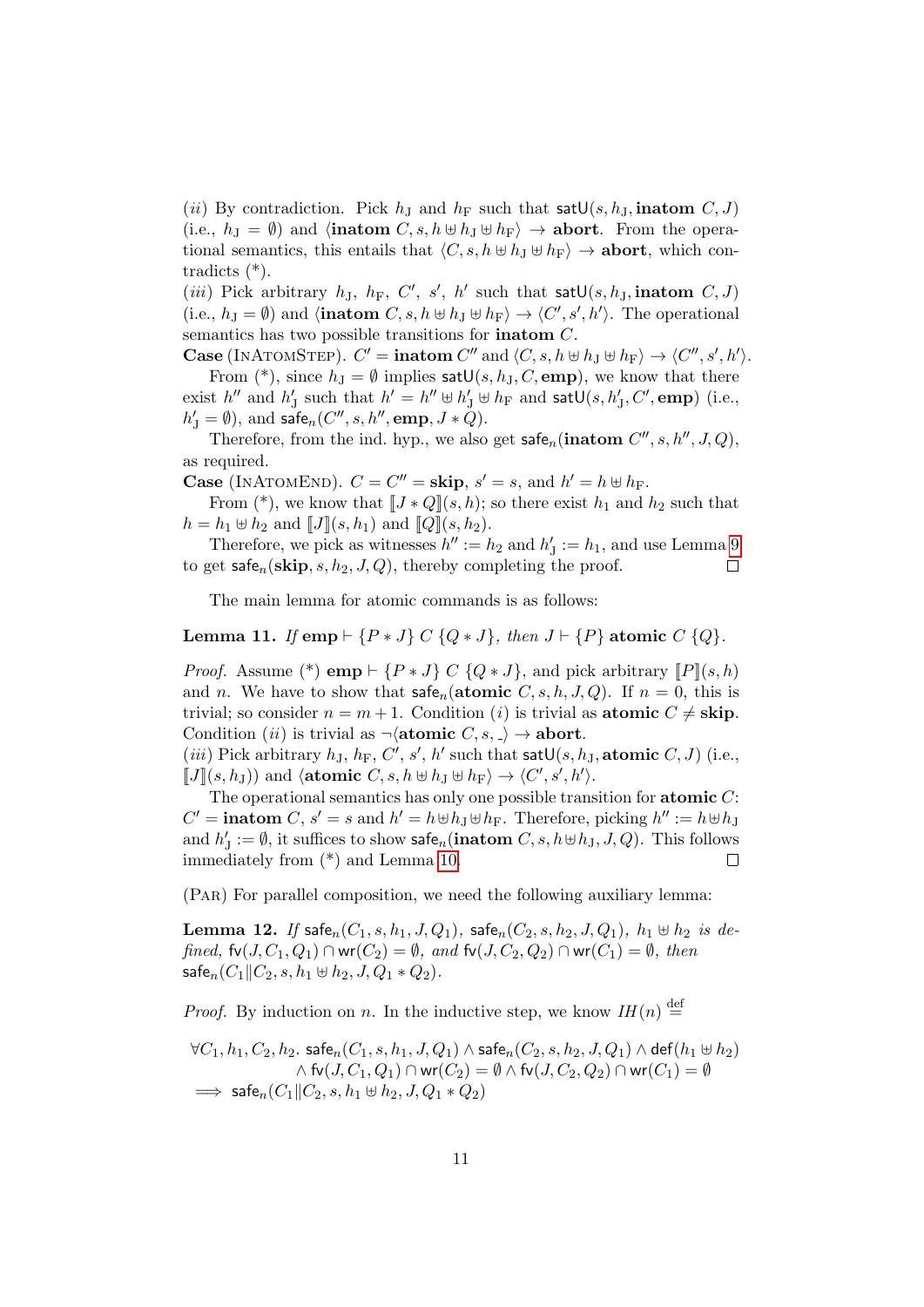and we have to show  $IH(n+1)$ . So, pick arbitrary  $C_1$ ,  $h_1$ ,  $C_2$ ,  $h_2$  and assume (1) safe $_{n+1}(C_1, s, h_1, J, Q_1)$ , (2) safe $_{n+1}(C_2, s, h_2, J, Q_2)$ , (3) def $(h_1 \oplus h_2)$ and (4) the variable side-conditions, and try to show  $\mathsf{safe}_{n+1}(C_1||C_2, s, h_1 \oplus$  $h_2, J, Q_1 * Q_2$ . Condition (*i*) is trivial.

(ii) If  $\langle C_1 \| C_2, s, h_1 \oplus h_2 \oplus h_J \oplus h_F \rangle \rightarrow$  abort, then according to the semantics  $\langle C_1, s, h_1 \oplus h_2 \oplus h_J \oplus h_F \rangle \rightarrow$  abort or  $\langle C_2, s, h_1 \oplus h_2 \oplus h_J \oplus h_F \rangle \rightarrow$ abort, contradicting our assumptions (1) and (2).

(*iii*) Pick arbitrary  $h_J$ ,  $h_F$ ,  $C'$ ,  $s'$ ,  $h'$  such that  $satU(s, h_J, C_1||C_2, J)$  and  $\langle C_1 \| C_2, s, h_1 \oplus h_2 \oplus h_J \oplus h_F \rangle \rightarrow \langle C', s', h' \rangle$ . The operational semantics has three possible transitions for  $C_1||C_2$ .

**Case** (PAR1).  $C' = C'_1 || C_2$  and  $\langle C_1, s, h_1 \uplus h_2 \uplus h_J \uplus h_F \rangle \rightarrow \langle C'_1, s', h' \rangle$  and  $\neg$ locked $(C_2)$ .

From (1), choosing as frame  $h_2 \oplus h_F$ , there exist  $h'_1$  and  $h'_j$  such that  $h' = h'_1 \uplus h'_J \uplus (h_2 \uplus h_F)$ , sat $\mathsf{U}(s',h'_J,C'_1,J)$ , and safe $_n(C'_1,s',h'_1,J,Q_1)$ .

Since  $\neg$ **locked**(*C*<sub>2</sub>), we also have satU(s', h'<sub>J</sub>, C'<sub>1</sub>||*C*<sub>2</sub>, *J*).

From (2) and Proposition [6,](#page-9-3) we have  $\mathsf{safe}_n(C_2, s, h_2, J, Q_2)$ . Then, from Propositions [7](#page-9-4) and [4,](#page-9-5) and assumption (4), we have  $\mathsf{safe}_n(C_2, s', h_2, J, Q_2)$ . Also, from Proposition [4](#page-9-5) and (4),  $fv(C'_1, Q_1) \cap wr(C_2) = \emptyset$  and  $fv(C_2, Q_2) \cap$  $\textsf{wr}(C'_1) = \emptyset$ , and hence from  $IH(n)$ , safe<sub>n</sub> $(C'_1 || C_2, s', h'_1 \uplus h_2, J, Q_1 * Q_2)$ . Case (Par2). This case is completely symmetric.

**Case** (PAR3).  $C_1 = C_2 = C' =$ **skip**,  $h' = h_1 \oplus h_2 \oplus h_J \oplus h_F$ .

From (1) and (2), unfolding the definition of safe, we have that  $[Q_1](s, h_1)$ and  $[Q_2](s, h_2)$ . So,  $[Q_1 * Q_2](s, h_1 \oplus h_2)$ . Therefore, from Lemma [9,](#page-9-1) we derive safe<sub>n</sub>(skip, s,  $h_1 \oplus h_2$ ), as required.  $\Box$ 

(Frame) The frame rule is a cut-down version of the parallel composition rule. It follows directly from the following lemma:

**Lemma 13.** If safe<sub>n</sub> $(C, s, h, J, Q)$ , fv $(R) \cap$ wr $(C) = \emptyset$ ,  $h \oplus h_R$  is defined, and  $\llbracket R \rrbracket(s, h_{\text{R}}), \text{ then } \mathsf{safe}_n(C, s, h \oplus h_{\text{R}}, J, Q \ast R).$ 

*Proof.* By induction on  $n$ . The base case is trivial. For the inductive step, assume (\*) safe $_{n+1}(C, s, h, J, Q)$ , (†) fv(R) ∩ wr(C) = Ø, and (‡)  $[[R]](s, h_R)$ . Now, we have to prove  $\mathsf{safe}_{n+1}(C, s, h \oplus h_R, J, Q \ast R)$ .

(i) From (\*), we get  $\llbracket Q \rrbracket s, h$  and so, using ( $\ddagger$ ),  $\llbracket Q * R \rrbracket (s, h \oplus h_R)$ .

(ii) We argue by contradiction. Pick  $h_J$  and  $h_F$  such that sat $\mathsf{U}(s, h_J, C, J)$ and  $\langle C, s, h \oplus h_R \oplus h_J \oplus h_F \rangle \rightarrow$  **abort**. But this contradicts (\*) for  $h_F :=$  $(h_{\rm R} \oplus h_{\rm F}).$ 

(*iii*) If  $\langle C, s, h \uplus h_R \uplus h_J \uplus h_F \rangle \rightarrow \langle C', s', h' \rangle$  and sat $\mathsf{U}(s, h_J, C, J)$ , then from (\*), there exist  $h'',$   $h'_\text{J}$  such that  $h' = h'' \uplus h'_\text{J} \uplus (h_\text{R} \uplus h_\text{F})$  and  $\textsf{satU}(s',h'_\text{J},C',J)$ and safe $_n(C', s', h'', J, Q)$ . Now, from  $(\dagger), (\dagger)$ , Prop. [4](#page-9-5) and [5,](#page-9-0) we get  $[\![\dot{R}]\!](s', h_{\rm R})$ and  $f\nu(R) \cap \text{wr}(C') = \emptyset$ . Therefore, from the induction hypothesis, we conclude  $\mathsf{safe}_n(C', s', h' \oplus h_R, J, Q * R)$ , as required.  $\Box$ 

(Share) We need the following lemma, which is similar to the previous one.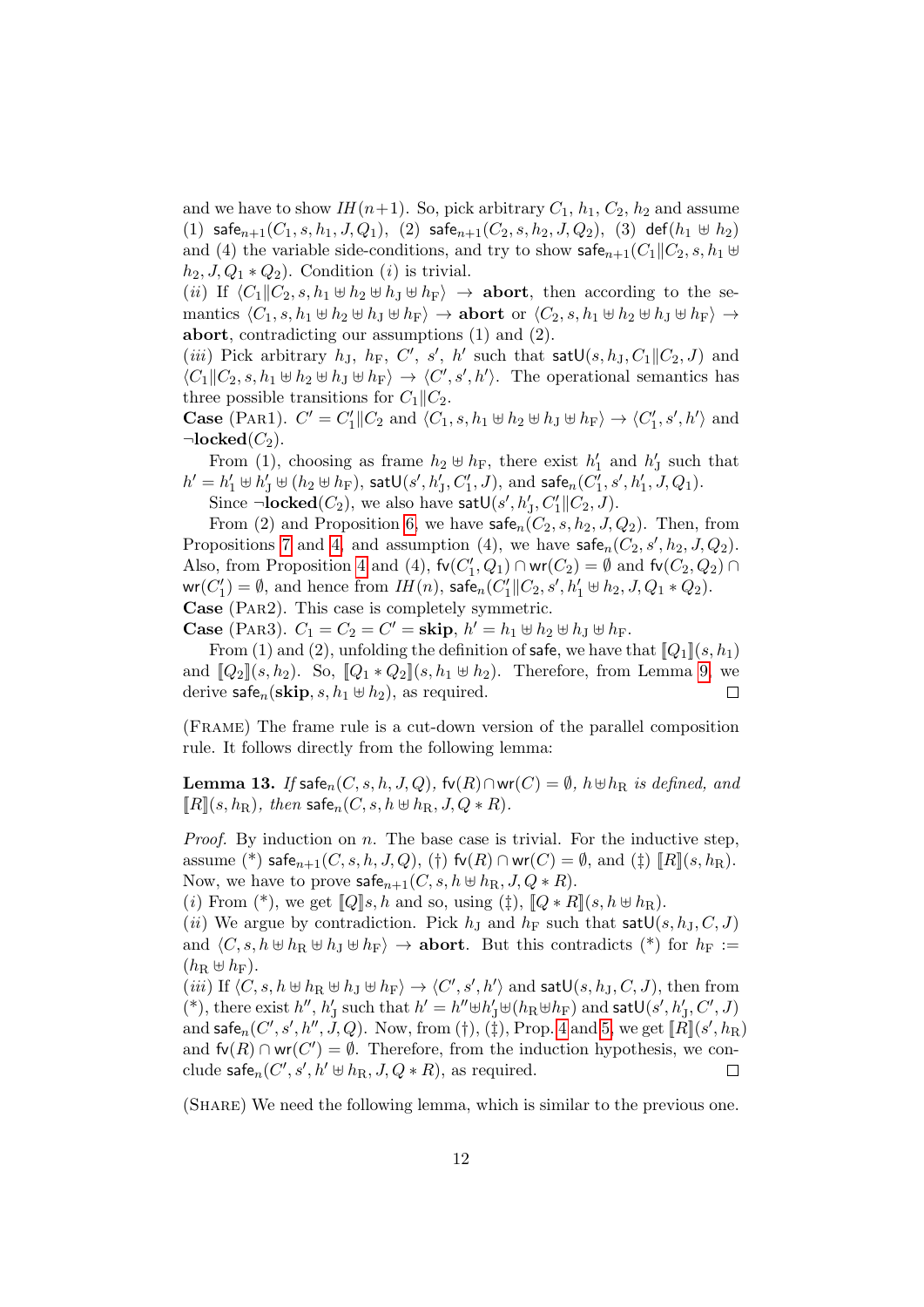**Lemma 14.** If safe<sub>n</sub> $(C, s, h, J * R, Q)$ ,  $h \oplus h_R$  is defined, and sat $\mathsf{U}(s, h_R, C, R)$ , then safe $_n(C, s, h \oplus h_R, J, Q \ast R)$ .

Proof. As an exercise.

(Conseq, Disj, Ex) The proofs of these rules are trivial. For the consequence rule, we need the following lemma, whose proof is by a trivial induction on n.

**Lemma 15.** If  $\mathsf{safe}_n(C, s, h, J, Q)$  and  $Q \Rightarrow Q'$  then  $\mathsf{safe}_n(C, s, h, J, Q').$ 

(Seq) Here we prove the following lemma:

**Lemma 16.** If safe<sub>n</sub> $(C_1, s, h, J, Q)$  and  $J \vdash \{Q\} C_2 \{R\}$ , then  $\mathsf{safe}_n(C_1; C_2, s, h, J, R).$ 

*Proof.* Assume (\*)  $J \vdash \{Q\} C_2 \{R\}$  and prove

$$
\mathit{IH}(n) \stackrel{\mathrm{def}}{=} \forall C_1, s, h.\ \mathsf{safe}_n(C_1, s, h, J, Q) \Rightarrow \mathsf{safe}_n(C_1; C_2, s, h, J, R)
$$

by induction on n. For the inductive step, assume  $IH(n)$ , pick arbitrary  $C_1$ , h and assume (†) safe $_{n+1}(C_1, s, h, J, Q)$ .

Now, we have to show  $\mathsf{safe}_{n+1}(C_1; C_2, s, h, J, R)$ .

(i) Trivial, as  $(C_1; C_2) \neq \mathbf{skip}$ .

(ii) Trivial, since in the operational semantics  $\langle C_1; C_2, s, h \oplus h_J \oplus h_F \rangle \rightarrow$ abort if and only if  $\langle C_1, s, h \oplus h_J \oplus h_F \rangle \to$  abort.

(iii) Pick arbitrary C',  $h_J$ ,  $h_F$ , s', h' such that  $s, h_J \models J$ ,  $(h \not\leftrightarrow h_J \not\leftrightarrow h_F)$  is defined, and  $\langle C_1; C_2, s', h \oplus h_J \oplus h_F \rangle \to \langle C', s', h' \rangle$ . There are two possible transitions for  $C_1$ ;  $C_2$ .

**Case** (SEQ1).  $C_1 = \textbf{skip}$ ,  $C' = C_2$  and  $h' = h \oplus h_J \oplus h_F$ . From (†), we have  $\llbracket Q \rrbracket(s, h)$ . Thus, from  $(*),$  safe $_n(C_2, s, h, J, R)$  as required.

**Case** (SEQ2).  $C' = C'_1$ ;  $C_2$  and  $\langle C_1, s, h \uplus h_J \uplus h_F \rangle \rightarrow \langle C'_1, s', h' \rangle$ . From (†), there exist  $h''$  and  $h'_J$  such that  $h' = h'' \uplus h'_J \uplus h_F$  and  $\mathsf{satU}(s',h'_J,C'_1,J)$ and safe<sub>n</sub> $(C_1, s', h'', J, Q)$ . Thus, from the induction hypothesis, we conclude that  $\mathsf{safe}_n(C_1; C_2, s', h'', J, R)$ , as required.  $\Box$ 

(Read) For memory reads, we have the following proof:

*Proof.* Assume (†)  $x \notin f_v(E, E', J)$ . Also assume  $[[E \mapsto E']](s, h)$ , from which we can decude that  $(*)$   $\text{dom}(h) = \{\llbracket E \rrbracket(s)\}$  and  $h(\llbracket E \rrbracket(s)) = \{\llbracket E' \rrbracket(s)\}.$  We have to show that  $\mathsf{safe}_n(x) := [E], s, h, J, E \mapsto E' \wedge x = E'$ . If  $n = 0$ , this is trivial. Now, if  $n = m + 1$ , condition (*i*) is trivial.

(ii) If  $\langle x := [E], s, h \oplus h_J \oplus h_F \rangle \rightarrow$  abort, then  $[[E](s) \notin \text{dom}(h \oplus h_J \oplus h_F),$ thereby contradicting (∗).

(*iii*) If  $\langle x := [E], s, h \oplus h_J \oplus h_F \rangle \rightarrow \langle C', s', h' \rangle$ , then by the only applicable rule (READ),  $C' =$ **skip**,  $s' = s[x := [[E]](s)]$  and  $h' = h \oplus h_J \oplus h_F$ .

By (\*) and (†), using Prop. [5,](#page-9-0) we deduce that (\*)  $\textbf{dom}(h) = \{\llbracket E \rrbracket(s')\}$ and  $h([E](s')) = \{ [E'](s') \}$ . Therefore,  $[E \mapsto E' \wedge x = E'](s', h')$  and, from Lemma [9,](#page-9-1) safe $_n(C', s', h', J, E \mapsto E' \wedge x = E')$ .  $\Box$ 

 $\Box$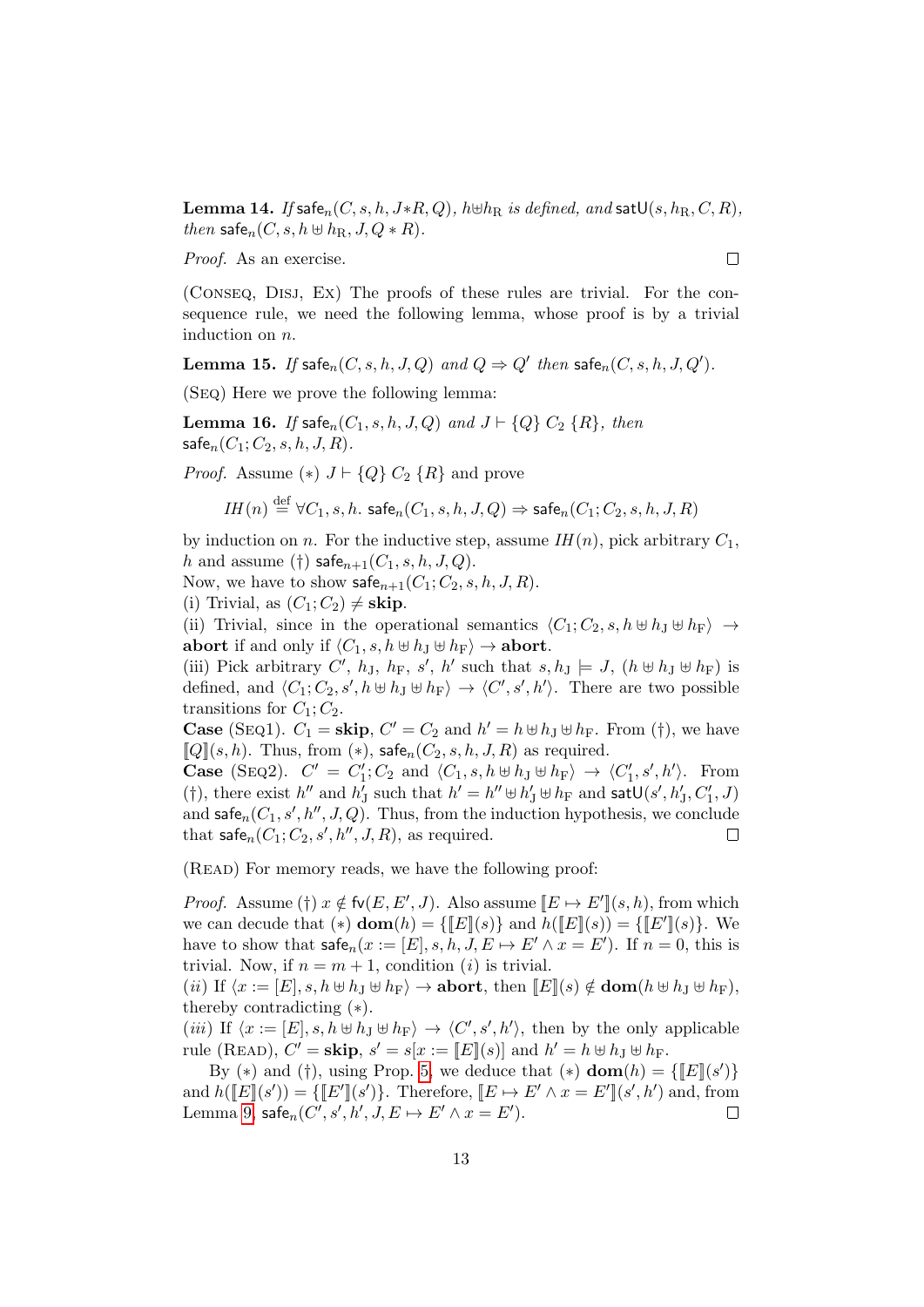(WRITE) For the memory writes, the following:

*Proof.* Assume  $[E \mapsto -](s, h)$ , from which we can decude that  $(*)$  dom $(h)$  =  $\{ [E](s) \}.$  We have to show that  $\mathsf{safe}_n([E] := E', s, h, J, E \mapsto E')$ . If  $n = 0$ , this is trivial. Now, if  $n = m + 1$ , condition (*i*) is trivial.

(*ii*) If  $\langle [E] := E', s, h \oplus h_J \oplus h_F \rangle \to \text{abort}$ , then by the only applicable rule (WRIA),  $\llbracket E \rrbracket(s) \notin \textbf{dom}(h \uplus h_J \uplus h_F)$ , thereby contradicting (\*).

(*iii*) If  $\langle [E] := E', s, h \oplus h_J \oplus h_F \rangle \to \langle C', s', h' \rangle$ , then by the only applicable rule (WRI),  $C' = \mathbf{skip}$ ,  $s' = s$  and  $h' = h[[E](s) := [E](s)] \uplus h_J \uplus h_F$ .

Hence, using (\*) we get  $[[E \mapsto E']](s',h')$  and, from Lemma [9,](#page-9-1) we also get safe $_n(C', s', h', J, E \mapsto E')$ , as required.  $\Box$ 

(CONJ) Now consider the conjunction rule. Its soundness rests upon the validity of the following implication:

$$
\mathsf{safe}_n(C, s, h, J, Q_1) \land \mathsf{safe}_n(C, s, h, J, Q_2) \implies \mathsf{safe}_n(C, s, h, J, Q_1 \land Q_2).
$$

Naturally, one would expect to prove this implication by induction on  $n$ with an induction hypothesis quantifying over all  $C$  and  $h$ . The base case is trivial; so consider the  $n+1$  case. The first two subcases are easy; so consider subcase *(iii)*. From the first assumption, we know that there exist  $h^1$  and  $h_J^1$  such that  $h' = h^1 \uplus h_J^1$  and  $\mathsf{satU}(s',h_J^1,C',J)$  and  $\mathsf{safe}_n(C',s',h^1,J,Q_1)$ . Similarly, from the first assumption, there exist  $h^2$  and  $h^2_J$  such that  $h' =$  $h^2 \uplus h_J^2$  and  $\mathsf{satU}(s',h_J^2,C',J)$  and  $\mathsf{safe}_n(C',s',h^2,J,Q_2),$  but, in general, we do not know that  $h^1 = h^2$  which would allow us to complete the proof. Since, however, J must be precise, then (from Definition [1\)](#page-5-0)  $h_J^1 = h_J^2$ , and since  $\biguplus$ is cancellative, we also have  $h^1 = h^2$  and the result follows by applying the induction hypothesis.  $\Box$ 

Other Rules. The other proof rules for the sequential commands (i.e., Assume, Assign, Alloc, Free, NonDet and Loop) are similar to the ones seen already.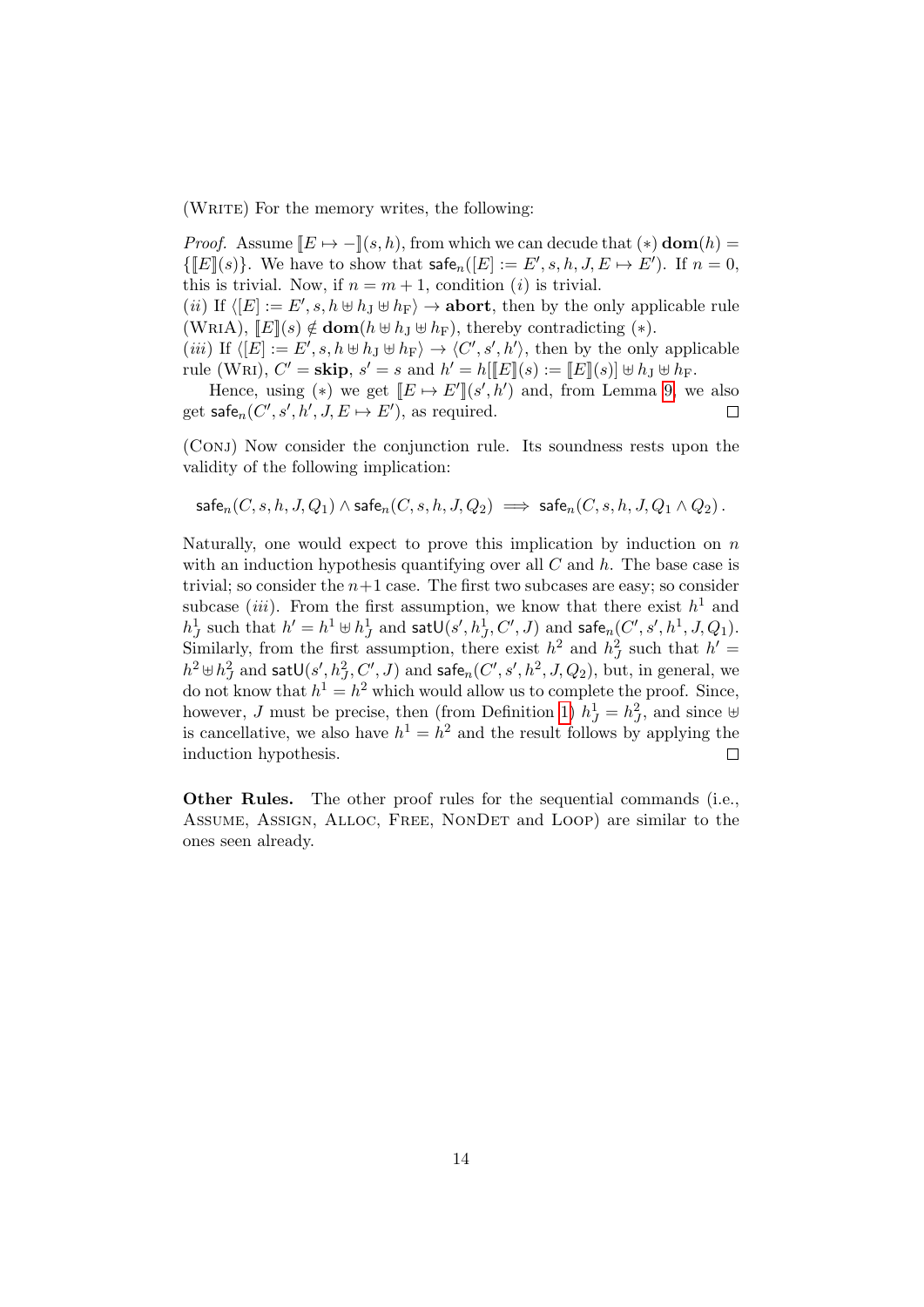## 6 Precision and the Reynolds Counterexample

To show why the "precise  $J$ " condition on the conjunction rule is necessary, John Reynolds came up with a counterexample showing that without this condition, the system is unsound. Consider the following two derivations:

 $e$ emp  $\vdash \{emp * true\}$  skip  $\{emp * true\}$   $(SKIP)$  $\Rightarrow$  true  $\vdash$  {emp} atomic skip {emp}  $-$  (ATOM)  $\Rightarrow$  true  $\vdash \{emp * (1 \mapsto 2)\}$  atomic skip  $\{emp * (1 \mapsto 2)\}$  — (FRAME)  $\Longleftrightarrow$  true  $\vdash$  {1  $\leftrightarrow$  2} atomic skip {1  $\leftrightarrow$  2}

| $\text{emp} \vdash \{\text{true}\}\ \text{skip} \{\text{true}\}\$                                | $-$ (SKIP)   |
|--------------------------------------------------------------------------------------------------|--------------|
| $\Rightarrow$ emp $\vdash \{(1 \mapsto 2) * \text{true}\}\$ skip $\{\text{emp} * \text{true}\}\$ | $-$ (CONSEQ) |
| $\Rightarrow$ true $\vdash$ {1 $\leftrightarrow$ 2} atomic skip {emp}                            | $-$ (ATOM)   |

If were allowed to use the conjunction rule, we could derive

true 
$$
\vdash
$$
 {1  $\mapsto$  2} atomic skip {1  $\mapsto$  2  $\land$  emp}

which is clearly wrong, as  $(1 \mapsto 2) \wedge$  emp is false.

The problem really is that the resource invariant true is not precise, which allows the two derivations to put choose a different splitting between the local state owned by the command's postcondition and the shared state described by the resource invariant.

## 7 Fractional Permissions

Generally, CSL does not allow us to reason about programs with data races (i.e., with concurrent accesses to the same location or variable, where at least one of the accesses is a write access).

In doing so, however, it also forbids us to reason about some perfectly fine race-free programs, where the concurrent accesses are all reads. For example, there is no way to derive the following triple

$$
emp \vdash \{x \mapsto 5\} \ a := [x] \parallel b := [x] \{x \mapsto 5 \land a = 5 \land b = 5\}
$$

with the rules we have seen so far, because we would have to split the permission to access x (namely, the assertion  $x \mapsto 5$ ) to the two threads.

Fractional permissions allow us to do exactly this. We extend the language of assertions with an assertion

$$
P ::= \ldots | E \stackrel{F}{\mapsto} E'
$$

where F is an expression representing a number in the range  $0 \lt F \leq 1$ , where 1 represents a full permission, and fractions less than 1 are partial